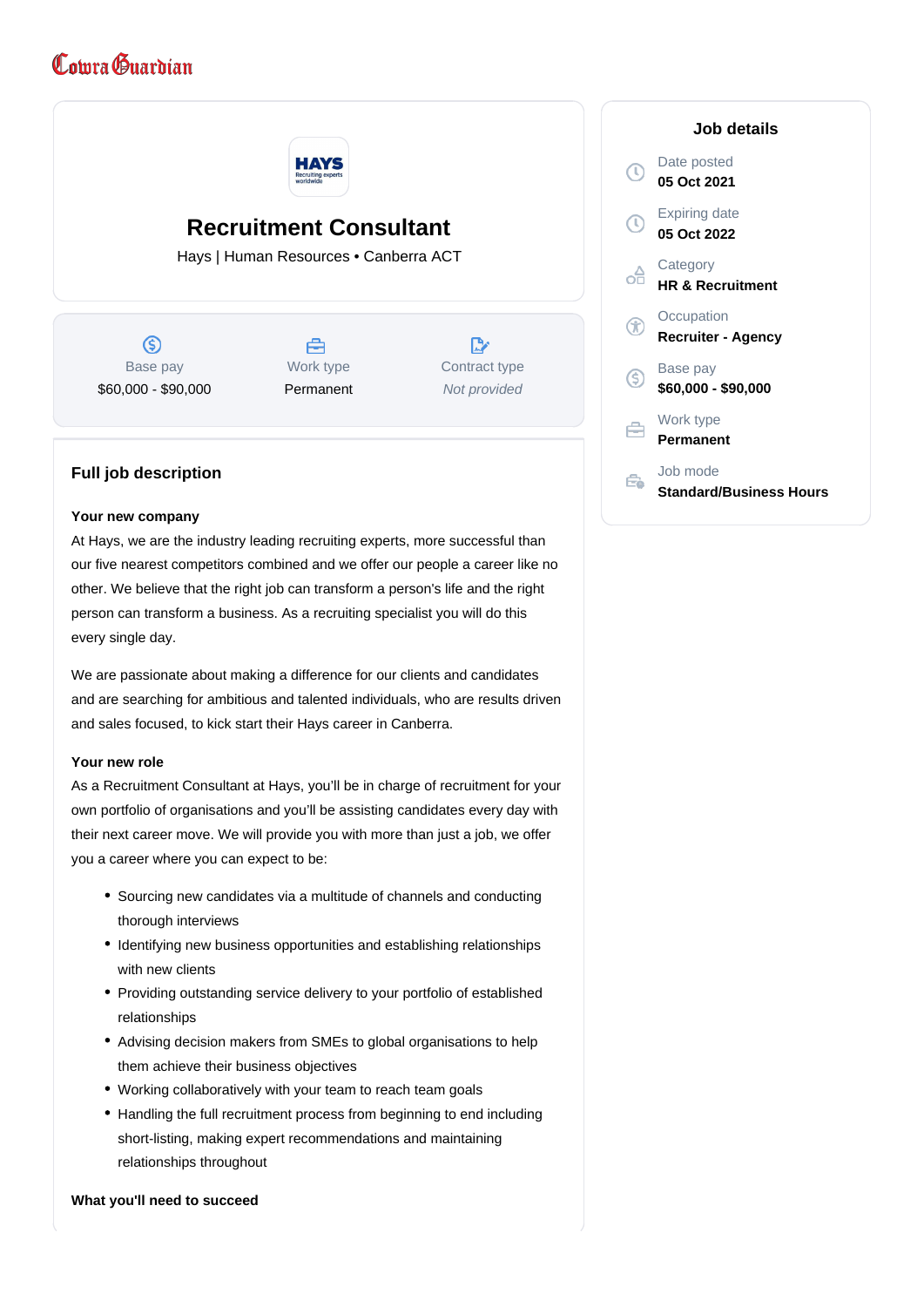We hire based on potential and our people are diverse with many different backgrounds. What we all have in common is our deep passion for people and ambition to succeed. You may have recently graduated and are still building on your skills and experience, or you may be an established professional looking for a career change from the travel, retail, hospitality, finance, real estate or sales industries. Either way, you know you are:

- Highly motivated and sales driven
- Passionate about helping people flourish and achieve their career goals
- Driven towards achieving results in an environment full of healthy competition
- Inquisitive and curious, always wanting to know more about people and the world of work
- Confident to establish new relationships and build rapport with a wide range of people from diverse backgrounds
- Ambitious to achieve results and progress your career
- Adaptable and agile, able to constantly seek new opportunities in the market

#### **What you'll get in return**

We grow our own talent and will invest heavily in your development. You'll have the opportunity to progress your career in a truly meritocratic culture with significant scope and a clear pathway for career development. If you don't yet have proven skills in recruitment, we will help you to develop them through our industry-leading training and development program which includes which includes:

- Formal classroom training
- Structured one-on-one coaching with your manager and teammates
- Comprehensive online learning so you can learn independently

Along with comprehensive training and support throughout each step of your career, we also offer a range of rewards and benefits which include:

- Flexible working arrangements and additional leave, including wellness and volunteering days
- Global career opportunities
- Internal referral bonus scheme
- Success celebrations and annual conferences
- Health, leisure and lifestyle rewards

#### **What you need to do now**

Our people tell us that Hays is a great place to work, over 90% of our employees say that they are proud to work for Hays. You could have the opportunity to advance your career with the market leading agency and be proud of who you work for too.

Getting curious? Contact Sharyn Cox - Internal Recruiter & Trainer - ACT by submitting your application.At Hays, we value diversity and are passionate about placing people in a role where they can flourish and succeed. We